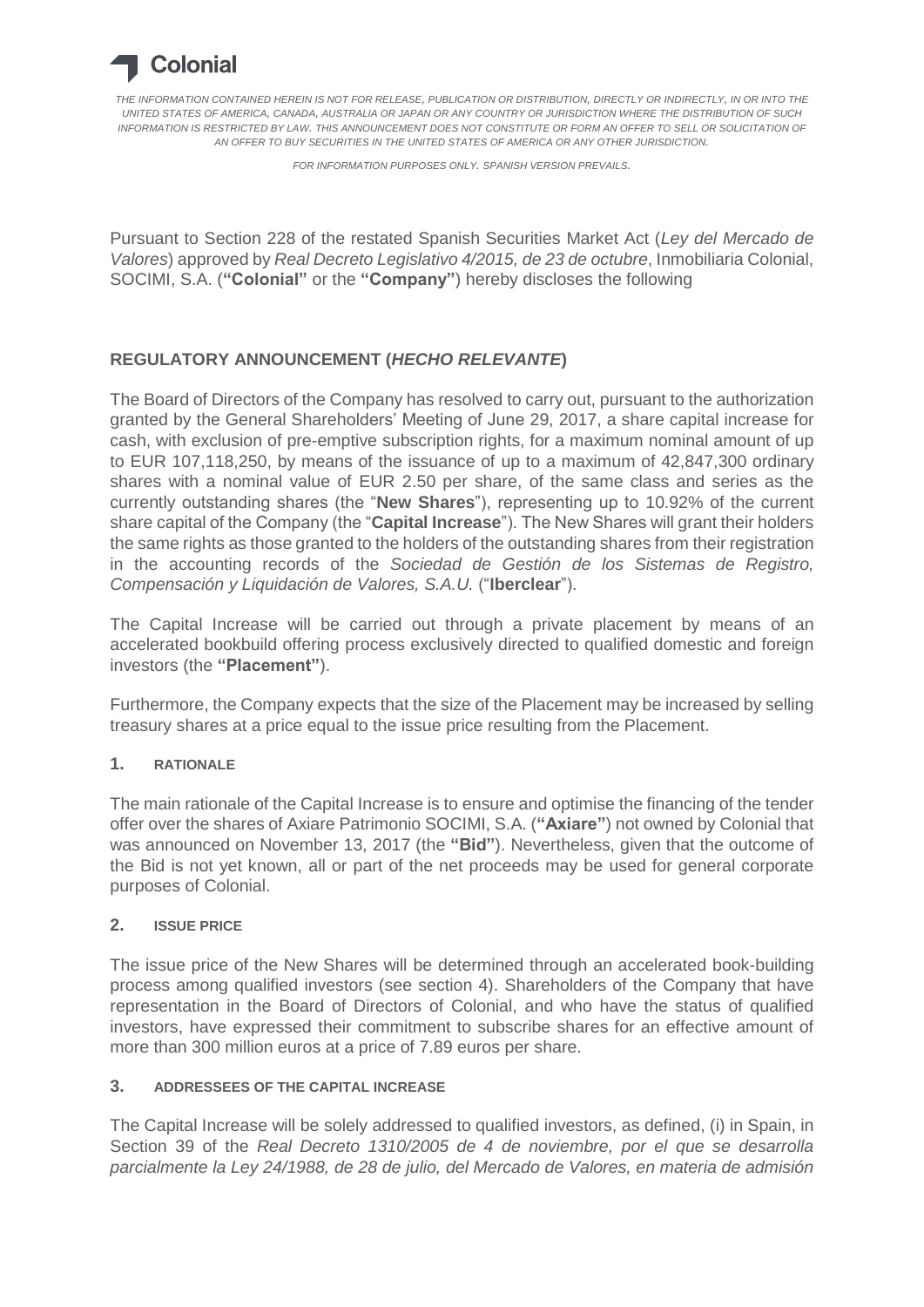

*THE INFORMATION CONTAINED HEREIN IS NOT FOR RELEASE, PUBLICATION OR DISTRIBUTION, DIRECTLY OR INDIRECTLY, IN OR INTO THE UNITED STATES OF AMERICA, CANADA, AUSTRALIA OR JAPAN OR ANY COUNTRY OR JURISDICTION WHERE THE DISTRIBUTION OF SUCH INFORMATION IS RESTRICTED BY LAW. THIS ANNOUNCEMENT DOES NOT CONSTITUTE OR FORM AN OFFER TO SELL OR SOLICITATION OF AN OFFER TO BUY SECURITIES IN THE UNITED STATES OF AMERICA OR ANY OTHER JURISDICTION.*

*a negociación de valores en mercados secundarios oficiales, de ofertas públicas de venta o suscripción y del folleto exigible a tales efectos*; (ii) in the other EU Member States, as set out in the relevant domestic legislation implementing Directive 2003/71/EC of 4 November 2003; and (iii) in other countries, in a manner such as that investors may have such condition or equivalent category, in accordance with each jurisdiction's applicable law so that according with such law, the Capital Increase does not require to be registered with or approved by any competent authority. As a consequence, the issue and sale of the New Shares does not constitute a public offer of securities in any jurisdiction. Notwithstanding the foregoing, none of the New Shares nor the treasury shares have been or will be registered under the U.S. Securities Act of 1933, as amended (the **"Securities Act"**), or with any securities regulatory authority of any state or other jurisdiction of the United States. The New Shares and, if applicable, the treasury shares may only be offered, sold or otherwise transferred in offshore transactions outside the United States as defined in, and in reliance on, Regulation S under the Securities Act.

## **4. DESCRIPTION OF THE PLACEMENT**

The Company has entered into a placement agreement with J.P. Morgan Securities plc (Sole Global Coordinator y Joint Bookrunner), Goldman Sachs International (Joint Bookrunner), Kempen & Co N.V. (Joint Bookrunner), BNP Paribas (Co-Bookrunner), Crédit Agricole Corporate and Investment Bank (Co-Bookrunner) and Natixis (Co-Bookrunner) (the "**Managers**") containing customary terms and conditions for this type of transaction. Furthermore, the Company has agreed to a lock-up commitment on customary terms during a period of 60 days from the date of admission to trading of the New Shares on the Stock Exchanges of Madrid and Barcelona, subject to customary exceptions for this type of transaction and excluding transactions in the context of the Bid (including potential corporate transactions involving Axiare following the closing of the Bid) and sale of treasury shares following prior notice to the Sole Global Coordinator and Joint Bookrunner.

Following the publication of this regulatory announcement, the Managers shall explore, during a period that is expected to finalize on November 29, 2017 no later than 8:00 a.m., the existing demand of New Shares among qualified investors, using reasonable efforts to procure subscribers for the New Shares.

#### **5. RESULT OF THE PLACEMENT**

Once the private placement process is finalized, the Company will publish the results by means of a relevant regulatory announcement, including the final number of New Shares to be issued and, if applicable, the number of treasury shares to be sold, as well as the price resulting from the Placement.

## **6. APPLICATION FOR ADMISSION TO TRADING**

The Company will apply for admission of the New Shares to listing on the Stock Exchanges of Madrid and Barcelona and to trading on the Automated Quotation System (*Sistema de Interconexión Bursátil*), with no need for registration and approval by the Spanish Stock Market Regulator (*Comisión Nacional del Mercado de Valores*) of a prospectus.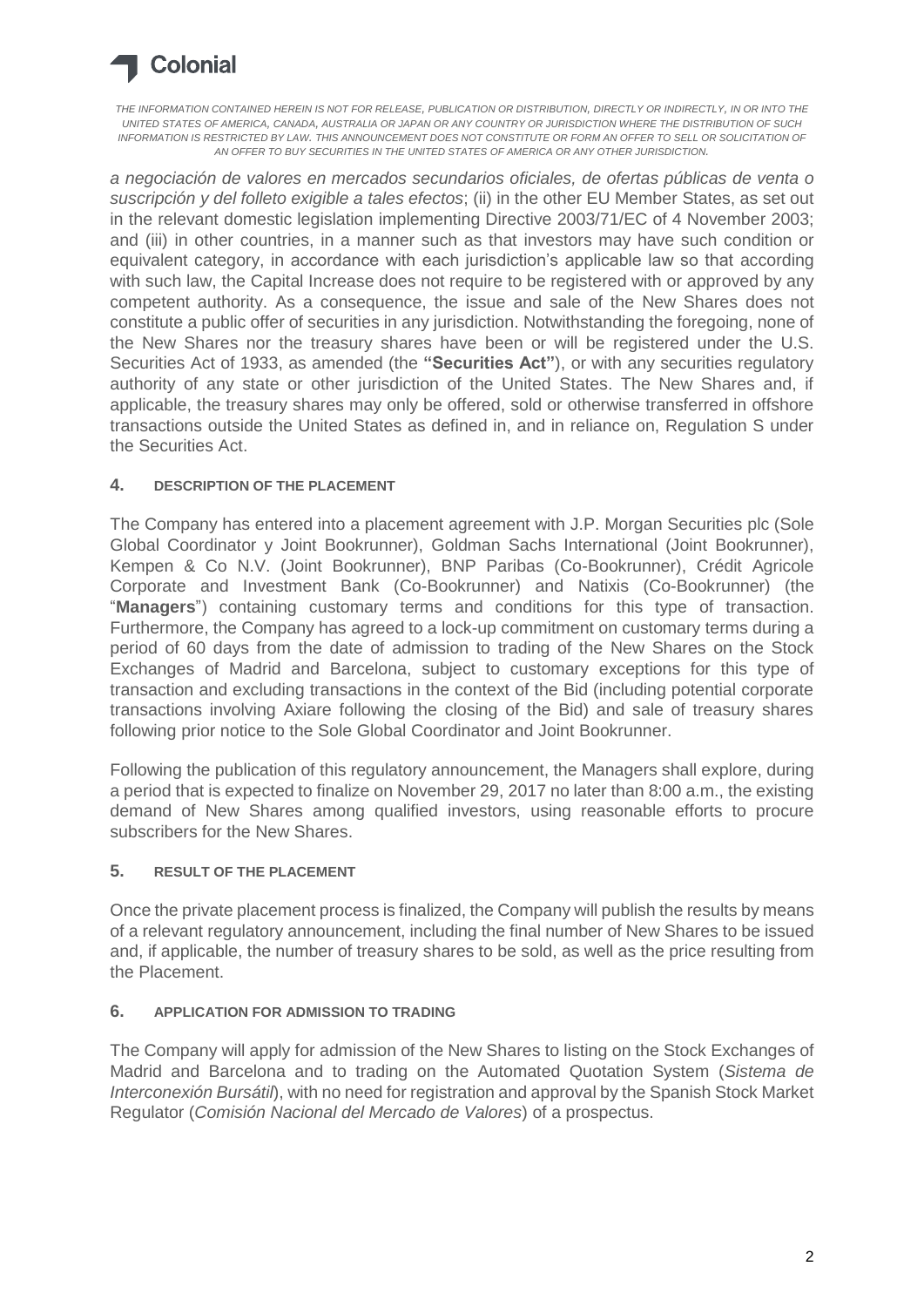# **Colonial**

*THE INFORMATION CONTAINED HEREIN IS NOT FOR RELEASE, PUBLICATION OR DISTRIBUTION, DIRECTLY OR INDIRECTLY, IN OR INTO THE UNITED STATES OF AMERICA, CANADA, AUSTRALIA OR JAPAN OR ANY COUNTRY OR JURISDICTION WHERE THE DISTRIBUTION OF SUCH INFORMATION IS RESTRICTED BY LAW. THIS ANNOUNCEMENT DOES NOT CONSTITUTE OR FORM AN OFFER TO SELL OR SOLICITATION OF AN OFFER TO BUY SECURITIES IN THE UNITED STATES OF AMERICA OR ANY OTHER JURISDICTION.*

# **7. REPORTS**

In compliance with the provisions of the *Real Decreto Legislativo 1/2010, de 2 de julio, por el que se aprueba el texto refundido de la Ley de Sociedades de Capital*, in the context of the Board of Director's resolution to increase the share capital with exclusion of pre-emptive subscription rights, the corresponding director's report has been issued and the mandatory report issued by Ernst & Young, S.L., acting as independent expert, has been obtained. Such reports will be made available to the shareholders in the manner and time prescribed by applicable law.

In Madrid, November 28, 2017.